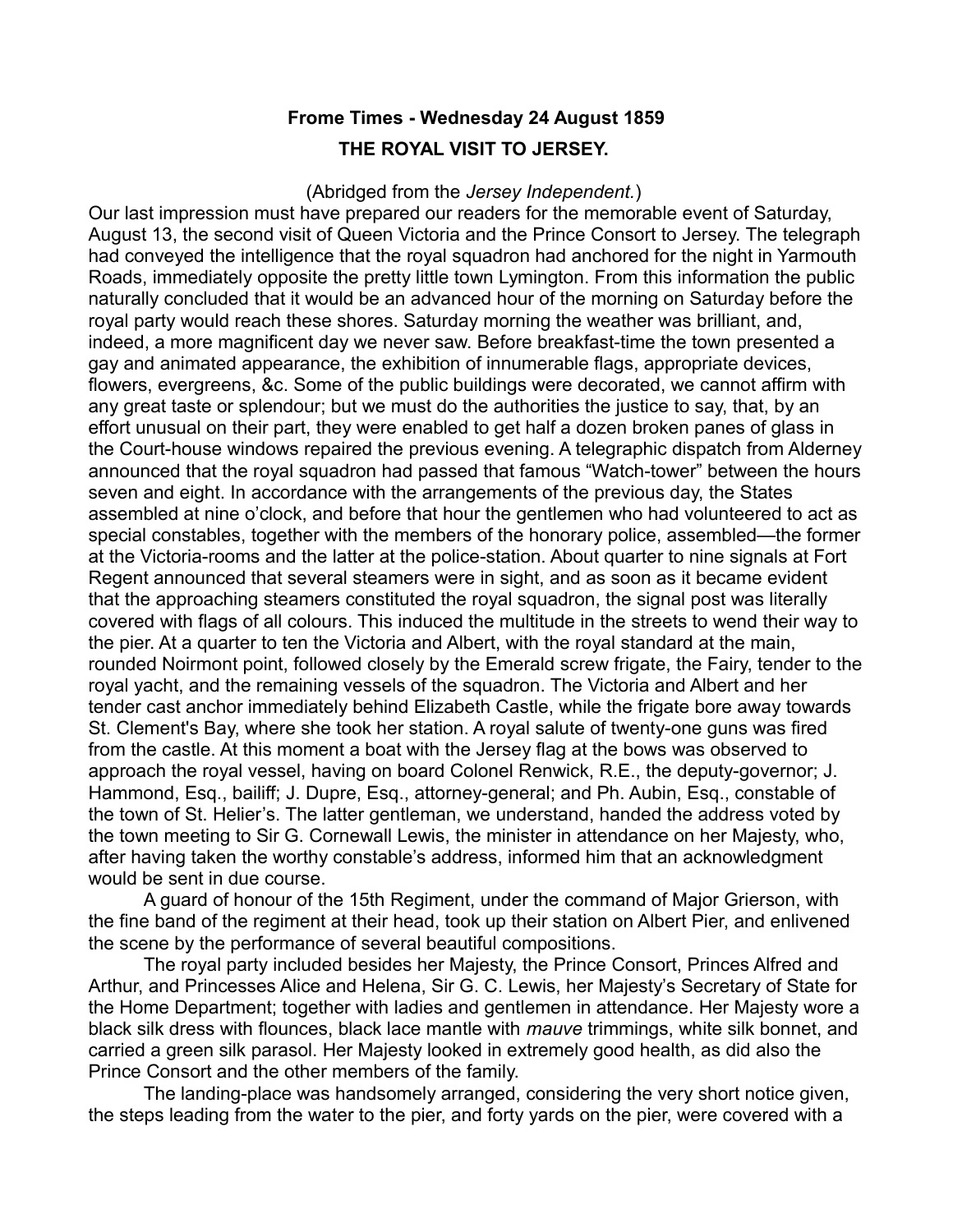crimson carpet. The guard of honour was drawn up in line on each side of the carpeted way. The military officers mustered in strength. The presence of a number of ladies added grace to the scene.

Her Majesty ascended the steps, and on arriving at the pier head was presented with the address of the States by the bailiff, which she handed to the Secretary of State. Her Majesty then entered the handsome carriage drawn by four horses, which had been provided by Mr. Gregory, of La Motte.

The cortege now proceeded to Victoria College, along the Esplanade, Gloucesterstreet, Parade, Charing-cross, Broad-street, Vine-street, Royal-square, thence to Halkettplace, Beresford-street, Bath-street, Stopford-road, St. Saviour's-road, and Grosvenor-street.

 Her Majesty was received at the college the bailiff and the members the states, the very rev. the dean, the clergy, by the principal of the college, Dr. Henderson, and the professors. Amongst the distinguished persons present we noticed the Bishop of Winchester. There were also a large number of the *elite* of the island, including great many ladies. We must not omit to mention that the pupils the college were in full force, and their young lungs in full play, as testified by their hearty and joyous cheering, which is one of the characteristics of boyhood. Her Majesty and the Prince Consort having recorded their names, and having expressed their great pleasure at learning the flourishing state of this noble educational institution, turned to depart. Her Majesty was overheard expressing her delight at the magnificent scene presented by the view from the College entrance.

As entering, so on coming out, her Majesty was greeted by the hearty cheers of the enthusiastic multitude. The cortege then took the way of the eastern gate. Besides the hearty hurrahs and waving handkerchiefs by which the Queen was publicly greeted her Majesty progressed through the streets of the town, enjoyed the opportunity of hearing countless expressions of affectionate loyalty and devotedness, more particularly from the female portion of the multitude; expressions which showed how closely her Majesty has knit to herself the hearts of her faithful subjects in Jersey. At length the cortege arrived at the pier; and there again the yards of the vessels were manned, and the crowd of spectators on the promenade of Albert Quay, though not quite dense, was not a whit less enthusiastic than before. As the royal party came in view, the masses congregated on the promenade, and again raised their hearty cheers, mingled with waving of handkerchiefs, and other demonstrations of loyalty. Indeed, the royal progress throughout was a continued ovation. Arrived the slip, his Royal Highness the Prince Consort, and his Royal Highness Prince Alfred alighted, her Majesty and their Royal Highnesses Princess Alice and Princess Helena remained in the carriage. During the stay of the royal party on the slip, while waiting for a favourable moment to reembark, his Royal Highness the Prince Consort stood talking familiarly with Philip Aubin, Esq., our worthy constable. Here an interesting incident occurred. Our respected townsman, Mr. John Le Gallais, silversmith, of Brook-street, requested permission to present each of the royal children with the silver medal which had been struck in commemoration of her Majesty's former visit, in 1846. This was granted; on which Mr. Le Gallais had the honour to present the medals, which were most graciously received. At length the preparations for re-embarkation being completed, her Majesty and the young princesses alighted, together with their distinguished attendants, and, walking to the royal barges through the guard of honour, which stood there in readiness, the illustrious party re-embarked, amid the enthusiastic cheers of the multitude and a salute fired the Emerald frigate, the splendid band of the  $15<sup>th</sup>$  Regiment playing first, "God Save the Queen," and then the National Anthem, "Rule Britannia." Shortly afterwards the guard of honour returned, with the band at their head; and the multitude began to disperse. About five o'clock a royal salute from Elizabeth Castle announced the debarkation of the royal party at St. Aubin's.